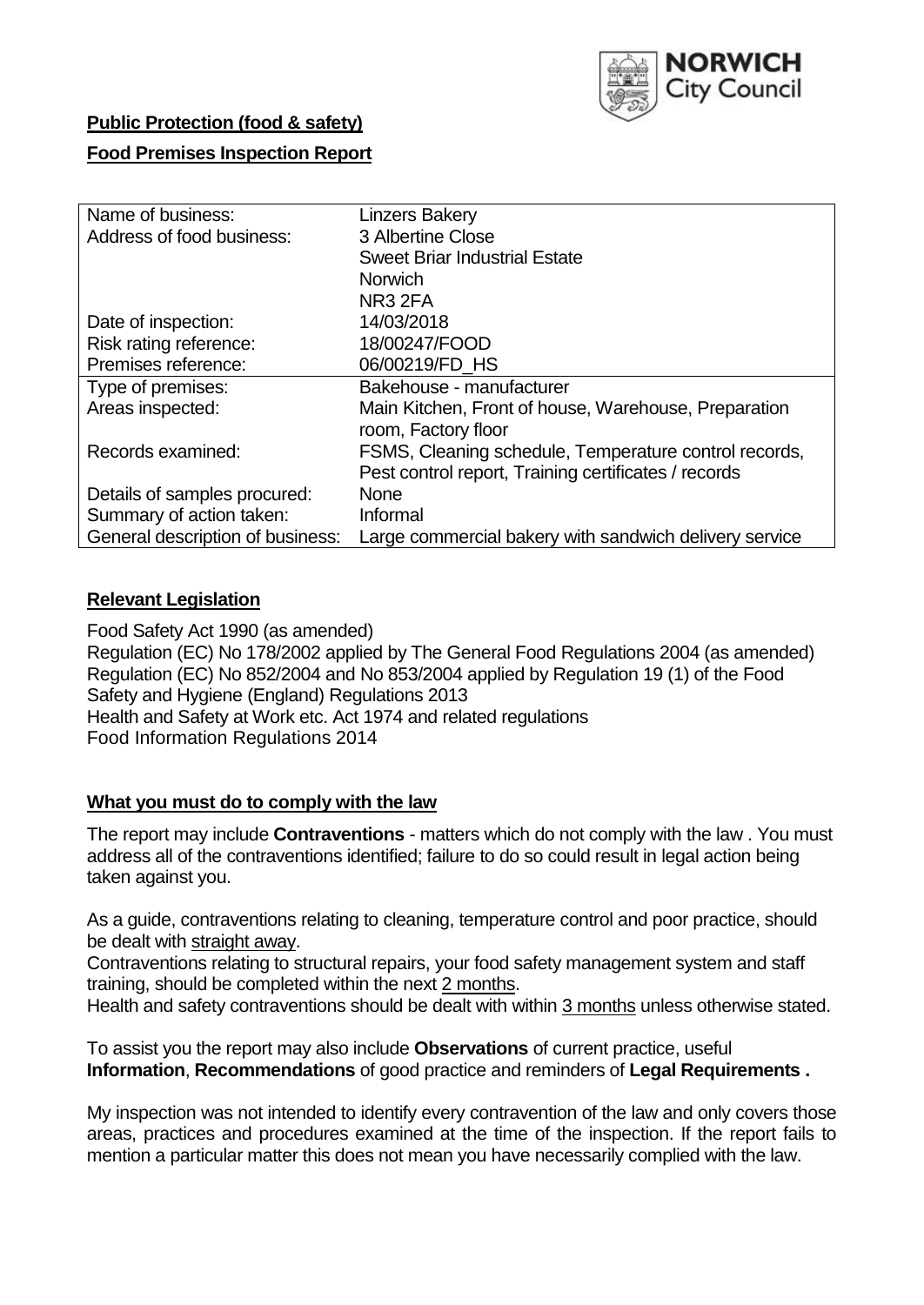# **FOOD SAFETY**

#### **How we calculate your Food Hygiene Rating:**

The food safety section has been divided into the three areas which you are scored against for the hygiene rating: 1. food hygiene and safety procedures, 2. structural requirements and 3. confidence in management/control procedures. Each section begins with a summary of what was observed and the score you have been given. Details of how these scores combine to produce your overall food hygiene rating are shown in the table.

| <b>Compliance Area</b>                     |          |    |                | <b>You Score</b> |                |    |           |    |      |  |  |
|--------------------------------------------|----------|----|----------------|------------------|----------------|----|-----------|----|------|--|--|
| <b>Food Hygiene and Safety</b>             |          |    |                | 0                | 5              | 10 | 15        | 20 | 25   |  |  |
| <b>Structure and Cleaning</b>              |          |    | 0              | 5                | 10             | 15 | 20        | 25 |      |  |  |
| Confidence in management & control systems |          |    | $\overline{0}$ | 5                | 10             | 15 | 20        | 30 |      |  |  |
|                                            |          |    |                |                  |                |    |           |    |      |  |  |
| <b>Your Total score</b>                    | $0 - 15$ | 20 | $25 - 30$      |                  | $35 - 40$      |    | $45 - 50$ |    | > 50 |  |  |
| <b>Your Worst score</b>                    | 5        | 10 | 10             |                  | 15             |    | 20        |    |      |  |  |
|                                            |          |    |                |                  |                |    |           |    |      |  |  |
| <b>Your Rating is</b>                      | 5        | 4  | 3              |                  | $\overline{2}$ |    |           |    | 0    |  |  |

Your Food Hygiene Rating is 5 - a very good standard

# 000005

# **1. Food Hygiene and Safety**

Food hygiene standards are high. You demonstrated a very good standard of compliance with legal requirements. You have safe food handling practices and procedures and all the necessary control measures to prevent cross-contamination are in place. Some minor contraventions require your attention. **(Score 5)**

## Contamination risks

**Observation** Contamination risks were controlled

**Observation** Observation I was pleased to see that you had dedicated work surfaces/areas for different food preparation i.e raw meat

## Hand-washing

**Contravention** The following evidence indicated hand-washing was not suitably managed:

- ensure all wash hand basins have a waste bin located nearby in main bakery areas. When washing my hands at various locations there were no bins sited nearby.
- there was no easily available wash hand basin for staff in the cake decorating area. I noted that a wash hand basin was within this area and could be used but racking prevented easy access to it. You informed me that you had recently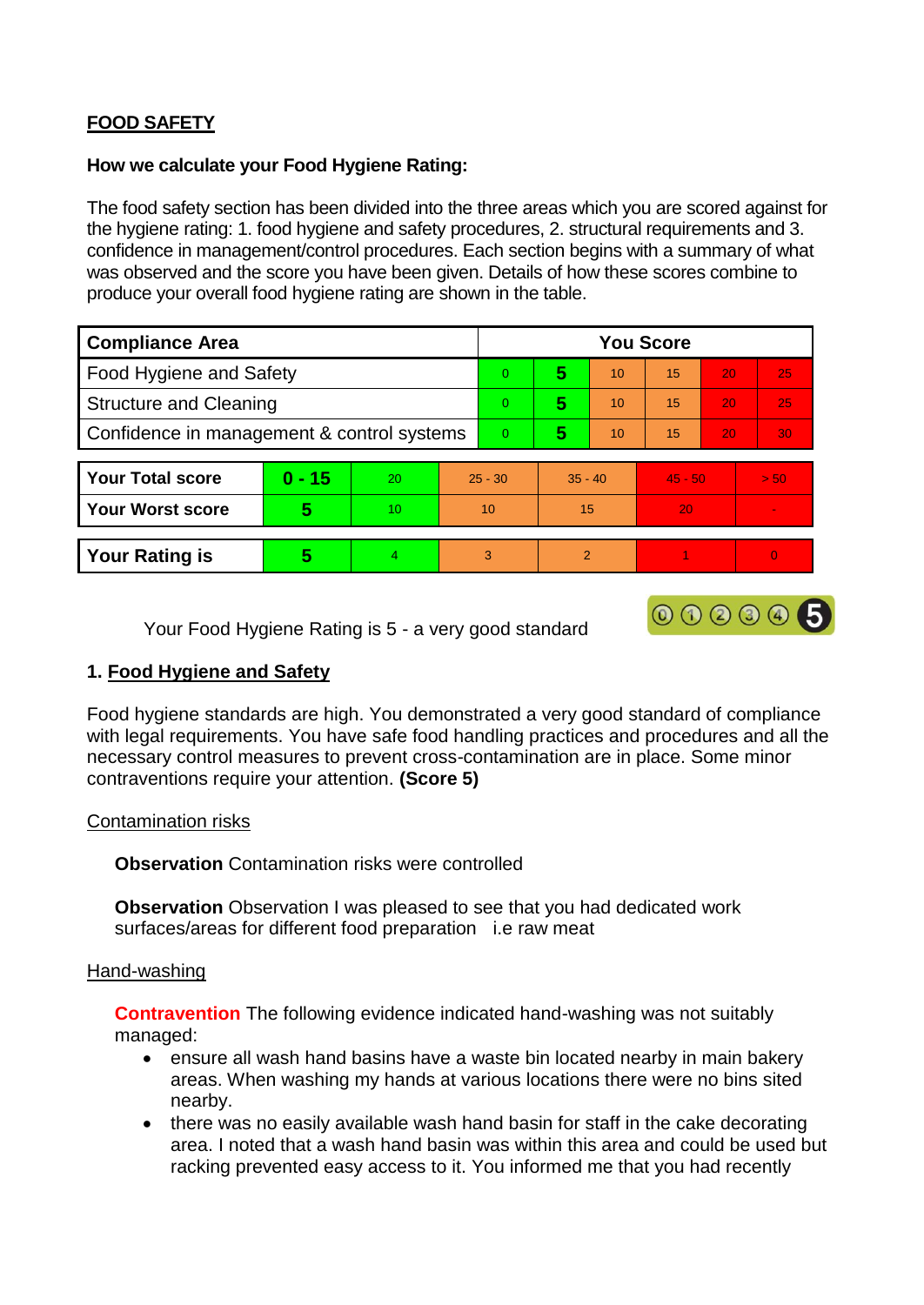installed shelving across the room but it will be taken down. This will allow the wash hand basin to be made available.

**Information** Proper hand-washing is essential in preventing the spread of E.coli 0157 and other harmful bacteria onto food and food contact surfaces. Please refer to the enclosed catering and retail guide 'E.coli - What you must do to keep your hands clean' for practical advice on keeping you and your customers safe.

## Personal Hygiene

**Contravention** The following are examples of poor personal hygiene or where it was made difficult for food handlers to maintain sufficiently high standards of personal cleanliness:

no wash hand basin available to food handler in cake decoration room

**Legal Requirement** Washbasins must be available, suitably located and designated for cleaning hands. Wash-hand basins must be provided with hot and cold (or mixed) running water. Soap and hand drying facilities must be located nearby.

#### Temperature Control

**Recommendation** Staff currently use a visual check that cakes and pastries are adequately cooked. I recommend that you implement a procedure that you probe foods that contain eggs have reached to an appropriate time/temperature combination i.e 75 degrees celsius for 30 seconds. You should then also record the readings to help support any due diligence defence.

## Unfit food

**Contravention** The following food was unfit (and was seized or destroyed in my presence) because it was either; past its use by date; did not conform to food safety requirements; was not produced, prepared or processed in accordance with the regulations; or, in the case of fresh meat, its origin could not be determined:

 chicken goujons were found frozen with an expired 'Use by' date in sandwich preparation room. If you intend to freeze down foods with a 'Use by' date you must have a robust labelling system to clearly indicate when foods were frozen and when they should be used once defrosted.

## **2. Structure and Cleaning**

The structure facilities and standard of cleaning and maintenance are all of a good standard and only minor repairs and/or improvements are required. Pest control and waste disposal provisions are adequate. The minor contraventions require your attention. **(Score 5)**

## Cleaning of Structure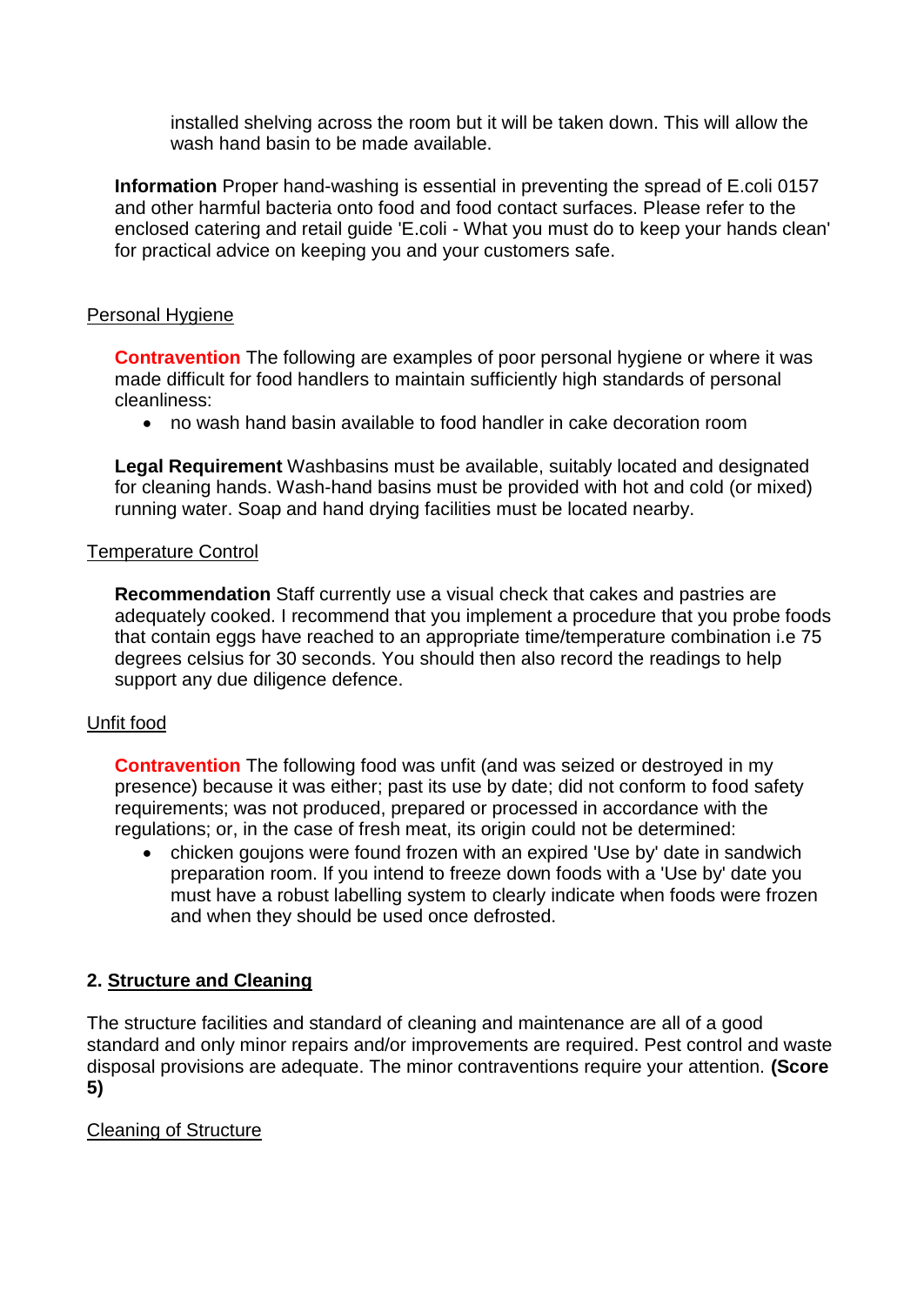**Contravention** The following structural items were dirty and require more frequent and thorough cleaning:

- flooring behind staff drinking water dispenser near cake making area.
- dust to overhead cabling to suspended ceiling above main ovens area.
- cobwebs seen on large dough mixer in main bread roll bakery area
- pedals to foot operated bins in main bakery

**Observation** The kitchen had been generally well maintained and the standard of cleaning was very good.

## Cleaning Chemicals / Materials / Equipment and Methods

**Observation** I was pleased to see that the premises was kept clean and that your cleaning materials, methods and equipment were able to minimise the spread of harmful bacteria between surfaces.

## **Maintenance**

**Contravention** The following items had not been suitably maintained and must be repaired or replaced:

- rusting hinges to prover. This rust was also creating a stain down the surface of the door to the prover.
- many old 'rawl' plug holes through out premises to walls You need to fill the holes to leave a smooth impervious surface that is easy to keep clean.
- flaking paint to walls above wall/floor joints in cake make area.
- damaged base to upright freezer causing bowing and damaged trim. This damage had also exposed foam insulation which was difficult to clean.
- mastic/silicon seal to wall at the large washing up sink in main bakery was in poor condition and needs replacing

## Facilities and Structural provision

**Observation** I was pleased to see the premises had been generally well maintained and that adequate facilities had been provided.

## **3. Confidence in Management**

A food safety management system is in place and you demonstrate a very good standard of compliance with the law. Food hazards are understood properly controlled managed and reviewed. Your records are appropriate and generally maintained. Your staff are suitably supervised and trained. You have a good track record. There are some minor contraventions which require your attention. **(Score 5)**

## Proving Your Arrangements are Working Well

**Contravention** The following matters are needed in order to demonstrate you Food Safety management system is working as it should: